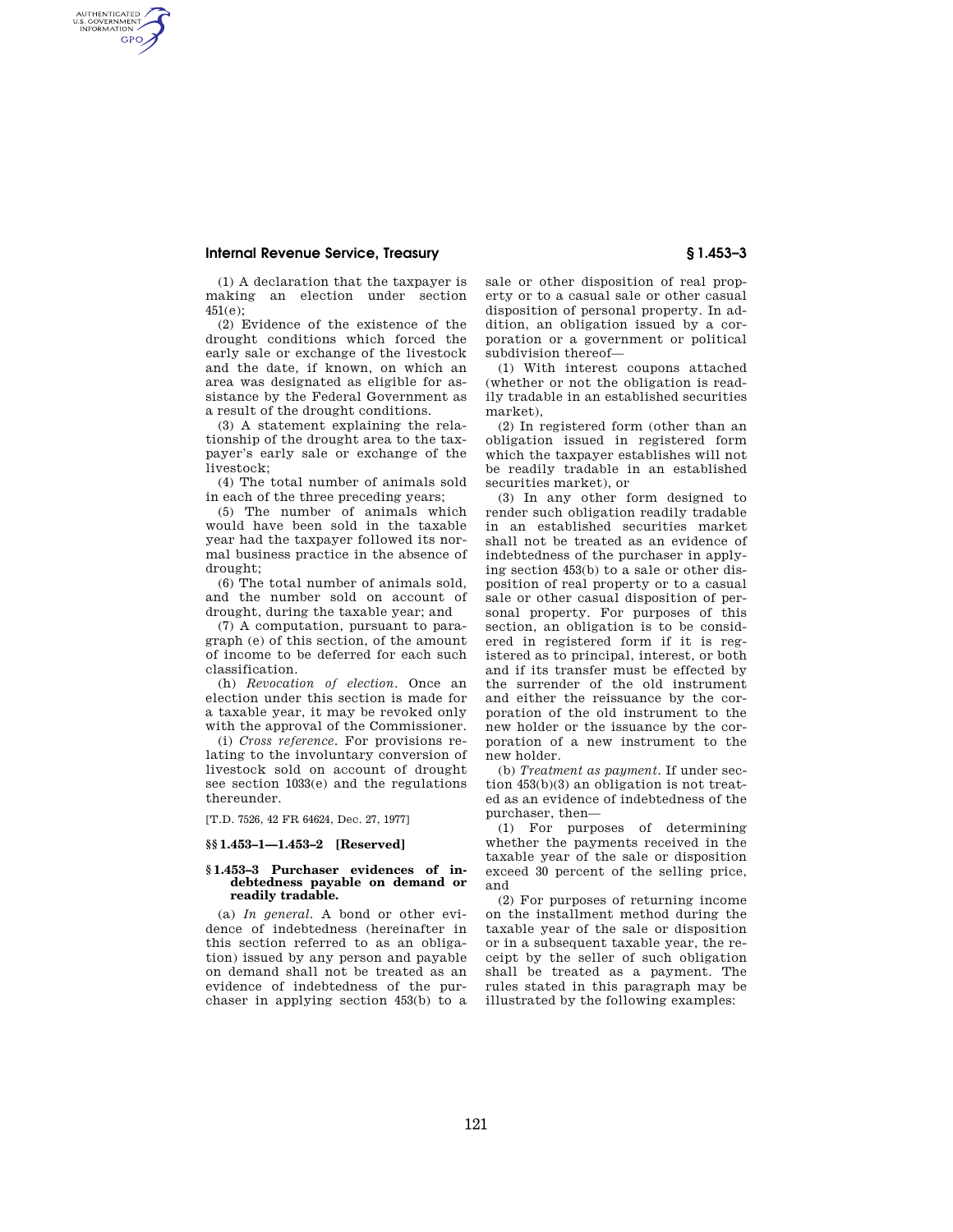## **§ 1.453–3 26 CFR Ch. I (4–1–10 Edition)**

 $$250,000$  payment (i.e., 250 of corporation Y's registered bonds each with a principal amount and fair market value of \$1,000) \$1 million selling price (i.e.,  $= 25$  percent

\$250,000 of corporation Y's<br>registered bonds plus promissory note of \$75 0,000)

*Example 1.* On July 1, 1970, A, an individual on the cash method of accounting reporting on a calendar year basis, transferred all of his stock in corporation X (traded on an established securities market and having a fair market value of \$1 million) to corporation Y in exchange for 250 of corporation Y's registered bonds (which are traded in an overthe-counter bond market) each with a principal amount and fair market value of \$1,000 (with interest payable at the rate of 8 percent per year), and Y's unsecured promissory note, with a principal amount of \$750,000. At the time of such exchange A's basis in the corporation X stock is \$900,000. The promissory note is payable at the rate of \$75,000 annually, due on July 1, of each year following 1970, until the principal balance is paid. The note provides for the payment of interest at the rate of 10 percent per year also payable on July 1 of each year. Under the rule stated in subparagraph (1) of this paragraph, the 250 registered bonds of corporation Y are treated as a payment for purposes of the 30 percent test described in section 453(b)(2)(A)(ii). The payment on account of the bonds equals 25 percent of the selling price determined as follows:

Since the payments received in the taxable year of the sale do not exceed 30 percent of the selling price and the sales price exceeds \$1,000, A may report the income received on the sale of his corporation X stock on the installment method. A elects to report the income on the installment method. The gross profit to be realized when the corporation X stock is fully paid for is 10 percent of the total contract price, computed as follows: \$100,000 gross profit (i.e., \$1 million contract price less \$900,000 basis in corporation X stock) over \$1 million contract price. However, since subparagraph (2) of this paragraph also treats the 250 corporation Y registered bonds as a payment for purposes of reporting income, A must include \$25,000 (i.e., 10 percent times \$250,000) in his gross income for calendar year 1970, the taxable year of sale.

*Example 2.* Assume the same facts as in Example 1. Assume further that on July 1, 1971, corporation Y makes its first installment payment to A under the terms of the unsecured promissory note with 75 more of its \$1,000 registered bonds. A must include \$7,500 (i.e., 10 percent gross profit percentage times \$75,000) in his gross income for calendar year 1971. In addition, A includes the interest payment made by corporation Y on July 1, in his gross income for 1971.

(c) *Payable on demand.* Under section 453(b)(3), an obligation shall be treated as payable on demand only if the obligation is treated as payable on demand under applicable state or local law.

(d) *Designed to be readily tradable in an established securities market*—(1) *In general.* Obligations issued by a corporation or government or political subdivision thereof will be deemed to be in a form designed to render such obligations readily tradable in an established securities market if—

(i) Steps necessary to create a market for them are taken at the time of issuance (or later, if taken pursuant to an expressed or implied agreement or understanding which existed at the time of issuance),

(ii) If they are treated as readily tradable in an established securities market under subparagraph (2) of this paragraph, or

(iii) If they are convertible obligations to which paragraph (e) of this section applies.

(2) *Readily tradable in an established securities market.* An obligation will be treated as readily tradable in an established securities market if—

(i) The obligation is part of an issue or series of issues which are readily tradable in an established securities market, or

(ii) The corporation issuing the obligation has other obligations of a comparable character which are described in subdivision (i) of this subparagraph. For purposes of subdivision (ii) of this subparagraph, the determination as to whether there exist obligations of a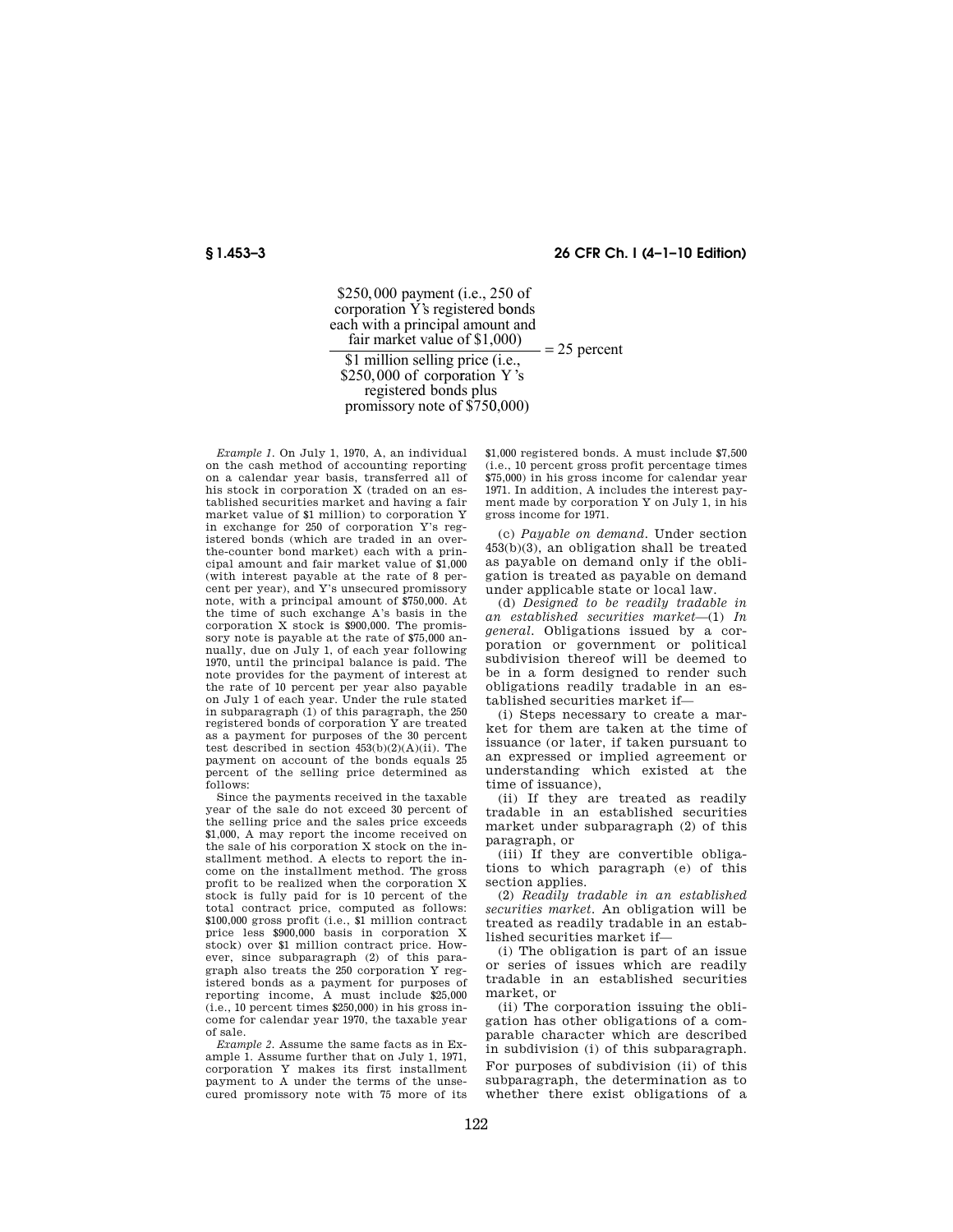## **Internal Revenue Service, Treasury § 1.453–3**

comparable character depends upon the particular facts and circumstances. Factors to be considered in making such determination include, but are not limited to, substantial similarity with respect to the presence and nature of security for the obligation, the number of obligations issued (or to be issued), the number of holders of such obligation, the principal amount of the obligation, and other relevant factors.

(3) *Readily tradable.* For purposes of subparagraph  $(2)(i)$  of this paragraph, an obligation shall be treated as readily tradable if it is regularly quoted by brokers or dealers making a market in such obligation or is part of an issue a portion of which is in fact traded in an established securities market.

(4) *Established securities market.* For purposes of this paragraph, the term established securities market includes (i) a national securities exchange which is registered under section 6 of the Securities and Exchange Act of 1934 (15 U.S.C. 78f), (ii) an exchange which is exempted from registration under section 5 of the Securities Exchange Act of 1935 (15 U.S.C. 78e) because of its limited volume of transactions, and (iii) any over-the-counter market. For purposes of this subparagraph, an overthe-counter market is reflected by the existence of an interdealer quotation system. An interdealer quotation system is any system of general circulation to brokers and dealers which regularly disseminates quotations of obligations by identified brokers or dealers, other than a quotation sheet prepared and distributed by a broker or dealer in the regular course of his business and containing only quotations of such broker or dealer.

(5) *Examples.* The rules stated in this paragraph may be illustrated by the following examples:

*Example 1.* On June 1, 1971, 25 individuals owning equal interests in a tract of land with a fair market value of \$1 million sell the land to corporation Y. The \$1 million sales price is represented by 25 bonds issued by corporation Y each having a face value of \$40,000. The bonds are not in registered form and do not have interest coupons attached, and, in addition, are payable in 120 equal installments each due on the first business day of each month. In addition, the bonds are negotiable and may be assigned by the holder to any other person. However, the bonds are not quoted by any brokers or dealers who deal in corporate bonds, and, furthermore, there are no comparable obligations of corporation Y (determined with reference to the characteristics set forth in subparagraph (2) of this paragraph) which are so quoted. Therefore, the bonds are not treated as readily tradable in an established securities market. In addition, under the particular facts and circumstances stated, the bonds will not be considered to be in a form designed to render them readily tradeable in an established securities market. Since the bonds are not in registered form, do not have coupons attached, are not in a form designed to render them readily tradable in an established securities market, the receipt of such bonds by the holder is not treated as a payment for purposes of section 453(b), notwithstanding that they are freely assignable.

*Example 2.* On April 1, 1972, corporation M purchases in a casual sale of personal property a fleet of trucks from corporation N in exchange for corporation M's negotiable notes, not in registered form and without coupons attached. The corporation M notes are comparable to earlier notes issued by corporation M, which notes are quoted in the Eastern Bond section of the National daily quotation sheet, which is an interdealer quotation system. Both issues of notes are unsecured, held by more than 100 holders, have a maturity date of more than 5 years, and were issued for a comparable principal amount. On the basis of these similar characteristics it appears that the latest notes will also be readily tradable. Since an interdealer system reflects an over-the-counter market, the earlier notes are treated as readily tradable in an established securities market. Since the later notes are obligations comparable to the earlier ones, which are treated as readily tradable in an established securities market, the later notes are also treated as readily tradable in an established securities market (whether or not such notes are actually traded).

(e) *Special rule for convertible securities*—(1) *General rule.* For purposes of paragraph  $(d)(1)$  of this section, if an obligation contains a right whereby the holder of such obligation may convert it directly or indirectly into another obligation which would be treated as a payment under paragraph (b) of this section or may convert it directly or indirectly into stock which would be treated as readily tradable or designed to be readily tradable in an established securities market under paragraph (d) of this section, the convertible obligation shall be considered to be in a form designed to render such obligation